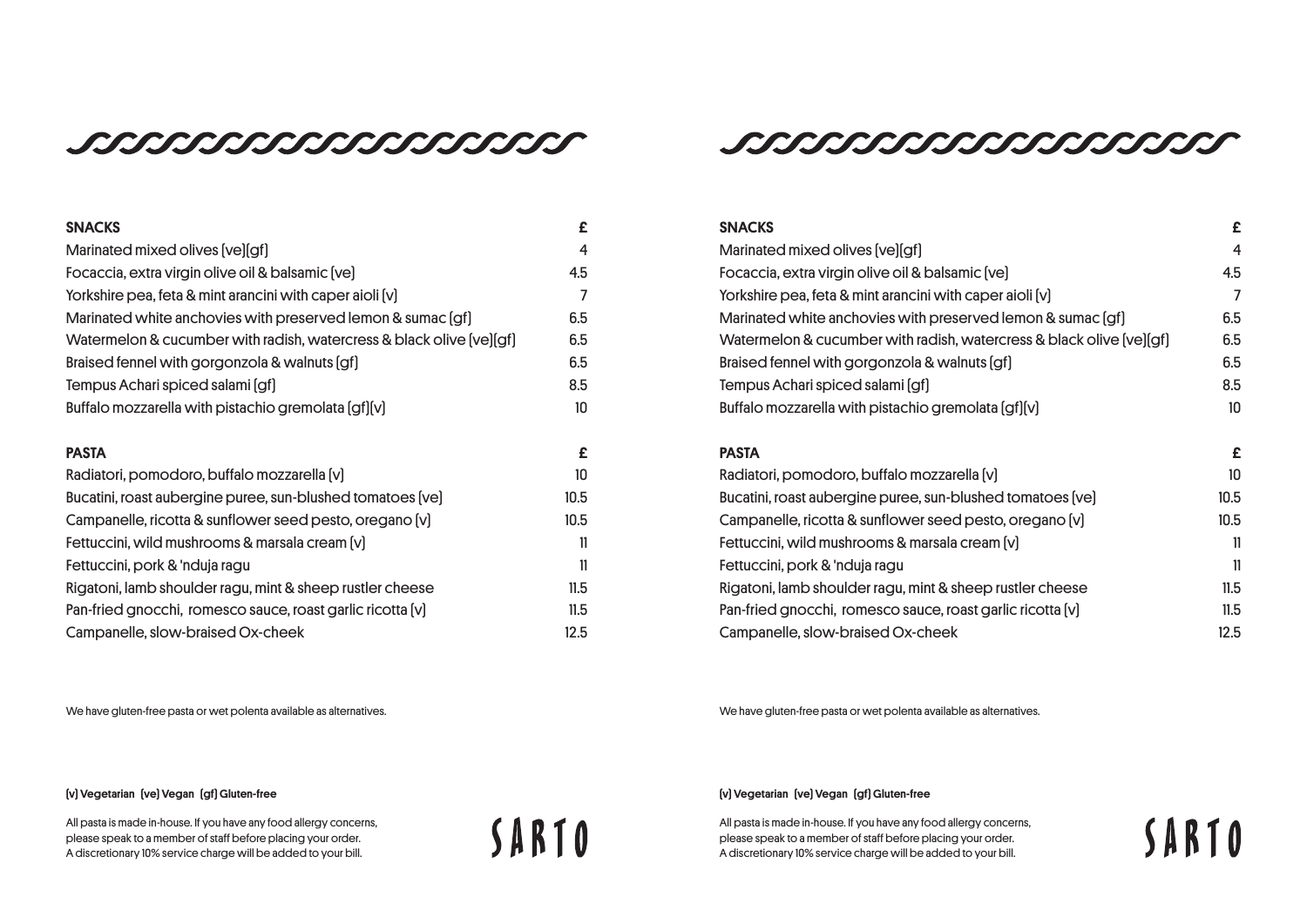

| <b>DESSERT</b>                                              |     |                         | £                |
|-------------------------------------------------------------|-----|-------------------------|------------------|
| Cannoli of the week                                         |     |                         | 4.5              |
| Sorbet of the day [ve][gf]                                  |     |                         | 4.5              |
| Northern Bloc Madagascan vanilla ice cream affogato [v][gf] |     |                         |                  |
| <b>Tiramisu</b>                                             |     |                         | 6                |
| Torte Caprese with mascarpone [v][gf]                       |     |                         |                  |
| Sgroppino - whipped lemon sorbet, gin & prosecco [ve][gf]   |     |                         | 6.5              |
| <b>COFFEE &amp; TEA</b>                                     | £   | <b>DIGESTIF</b>         | £                |
| Espresso                                                    | 2.4 | Limoncello              | 4                |
| Cappuccino                                                  | 3   | Amaro                   | 3.5              |
| Americano                                                   | 2.8 | Grappa                  | 6                |
| Tea                                                         | 1.7 |                         |                  |
| Peppermint tea                                              | 2.2 |                         |                  |
| Green tea                                                   | 2.2 |                         |                  |
| <b>COCKTAILS &amp; SPRITZ</b>                               | £   |                         | £                |
| Negroni                                                     | 8   | <b>Torino Spritz</b>    | 7                |
| <b>Aperol Spritz</b>                                        | 8   | Rosa Spritz             | 7                |
| <b>Yuzu Spritz</b>                                          | 8   | Paper Plane Spritz      | 10 <sup>10</sup> |
| Hugo Spritz                                                 | 7   | <b>Espresso Martini</b> | 9                |
| <b>Americano Spritz</b>                                     | 7   | Gin & Tonic             | 5                |

#### (v) Vegetarian (ve) Vegan (gf) Gluten-free

Soft drinks are also available.

Please ask a member of staff for more details.

A discretionary 10% service charge will be added to your bill.

# SARTO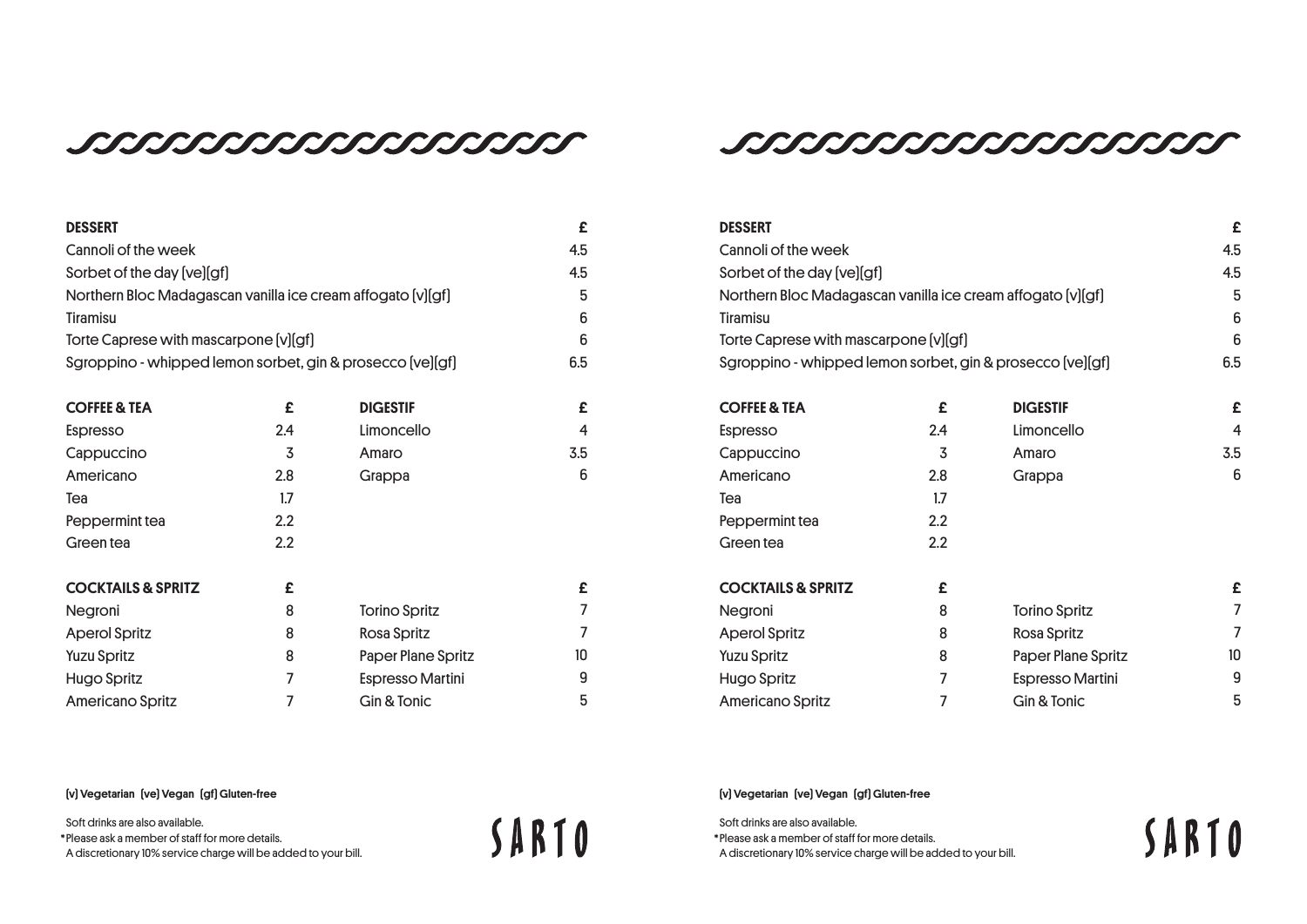## 

| <b>RED</b>                                        | 175 | <b>BTL</b> |
|---------------------------------------------------|-----|------------|
| Abadía Mercier Tempranillo [Castilla, Spain]      | 6   | 22         |
| Ciello Baglio Rosso Nero d'Avola (Sicily, Italy)  | 6.5 | 25         |
| Montresor Urban Park Appassimento [Veneto, Italy] | 8   | 34         |
| <b>WHITE</b>                                      | 175 | <b>BTL</b> |
| Mirabello Pinot Grigio [Venezie, Italy]           | 6   | 22         |
| Ciello Bianco Catarratto [Sicily, Italy]          | 6.5 | 25         |
| Antonio Camillo Vermentino [Toscana, Italy]       | 8.3 | 35         |
| <b>ORANGE</b>                                     | 175 | <b>BTL</b> |
| Baroni Flaneur Grillo (Sicily, Italy)             | 8.6 | 37         |
| <b>FIZZ</b>                                       | 125 | <b>BTL</b> |
| Le Dolci Colline Prosecco [Venezie, Italy]        | 6   | 29         |
| <b>ROSÉ</b>                                       | 175 | <b>BTL</b> |
| Mirabello Pinot Grigio [Venezie, Italy]           | 5.5 | 22         |
| <b>DRAUGHT</b>                                    |     | <b>PNT</b> |
| Amstel [4.1%]                                     |     | 5.2        |
| Birra Moretti [4.6%]                              |     | 6.1        |
| Beavertown Neck Oil [4.3%]                        |     | 6.5        |
| North Brew Co Atlantis [4.1%]                     |     | 6.5        |

SARTO Soft drinks are also available. Please ask a member of staff for more details. A discretionary 10% service charge will be added to your bill.